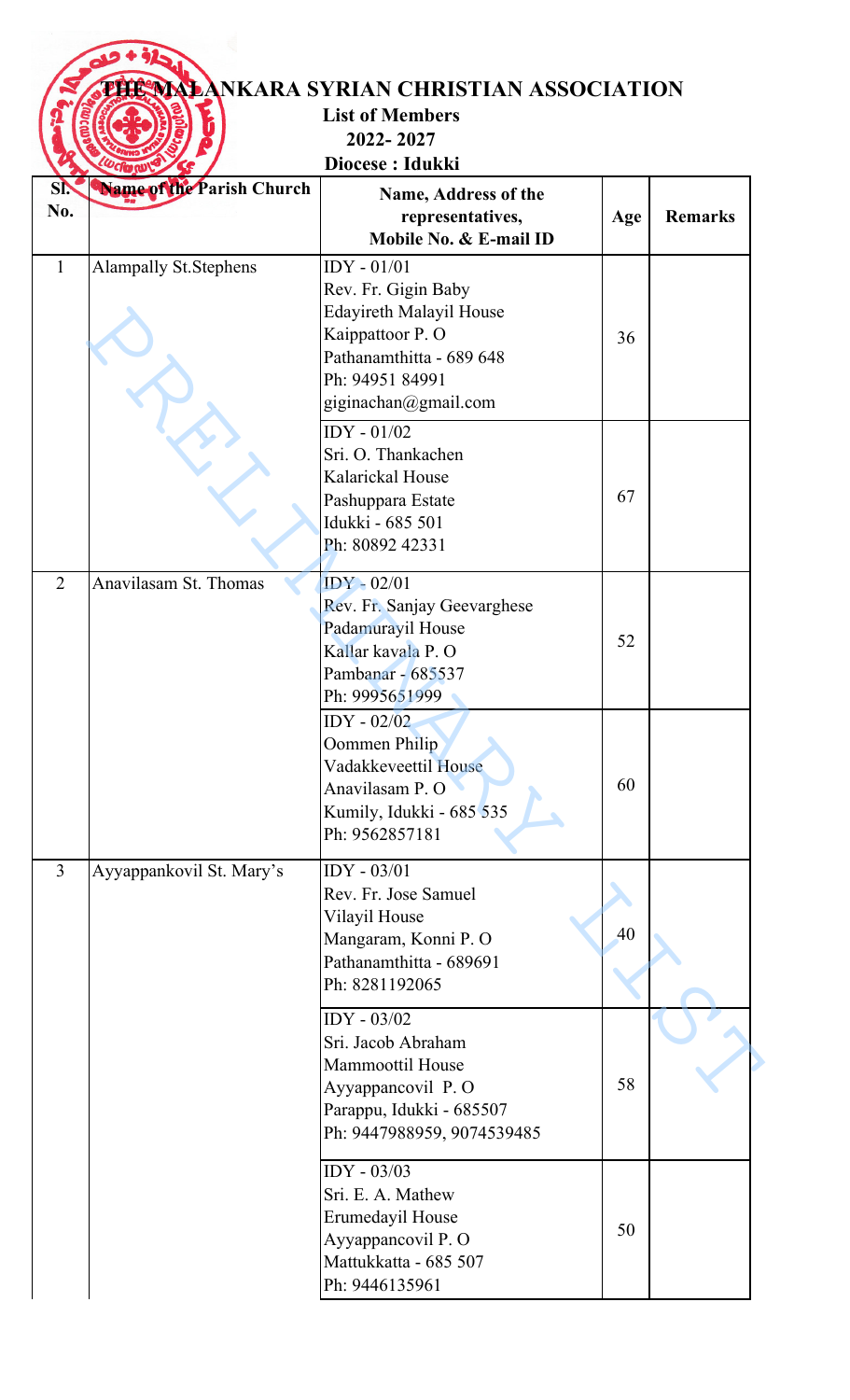|                |                                  | IDY - 03/04<br>Sri. Abraham Kuriakose<br>Velickathu House<br>Ayyappancoil P. O, Marykulam<br>Idukki - 685 507<br>Ph: 9744549831<br>binubankvelickathu@gmail.com          | 49 |  |
|----------------|----------------------------------|--------------------------------------------------------------------------------------------------------------------------------------------------------------------------|----|--|
| $\overline{4}$ | Azhutha St. Thomas/<br>Peermade  | $IDY - 04/01$<br>Rev. Fr. Philen P. Mathew<br>Malankara Church Coffee Estate<br>Peermade P.O, Peermade<br>Idukki - 685 531<br>Ph: 94952 41878<br>philenachen@hotmail.com | 51 |  |
|                |                                  | $IDY - 04/02$<br>Sri. George K. Varghese<br>Kadanthuruthel House<br>Pambanar P. O<br>Peermade, Idukki - 685 531<br>Ph: 94476 68324<br>gkvpambanar@gmail.com              | 57 |  |
| 5              | <b>Chettukuzhy Mar Gregorios</b> | $IDY - 05/01$<br>Rev. Fr. Jeswin Chacko<br>Kakkuzhiyil House<br>Thoppippala P.O<br>Swaraj - 8848302389<br>jeswinchacko777@gmail.com                                      | 30 |  |
|                |                                  | IDY - 05/02<br>Sri. Mobin Abraham<br>Kochukeecheriyil House<br>Puliyenmala P. O<br>Kulathinmedu - 685515<br>Ph: 9605151489<br>mobinabraham98@gmail.com                   | 23 |  |
|                |                                  | IDY - 05/03<br>Sri. Binu Varghese<br>Tharavattathil House<br>Kochera P. O<br>Chalakudimedu - 685551<br>Ph: 9846121390<br>binuocym7@gmail.com                             | 36 |  |
| 6              | Chellar Kovil St. Gregorios      | $IDY - 06/01$<br>Rev. Fr. Kuriakose Chandy<br>Thaliyaparambil House<br>Amaravathy P. O<br>Kumily, 1st Mile - 685509<br>Ph: 8113030512, 9074330773                        | 57 |  |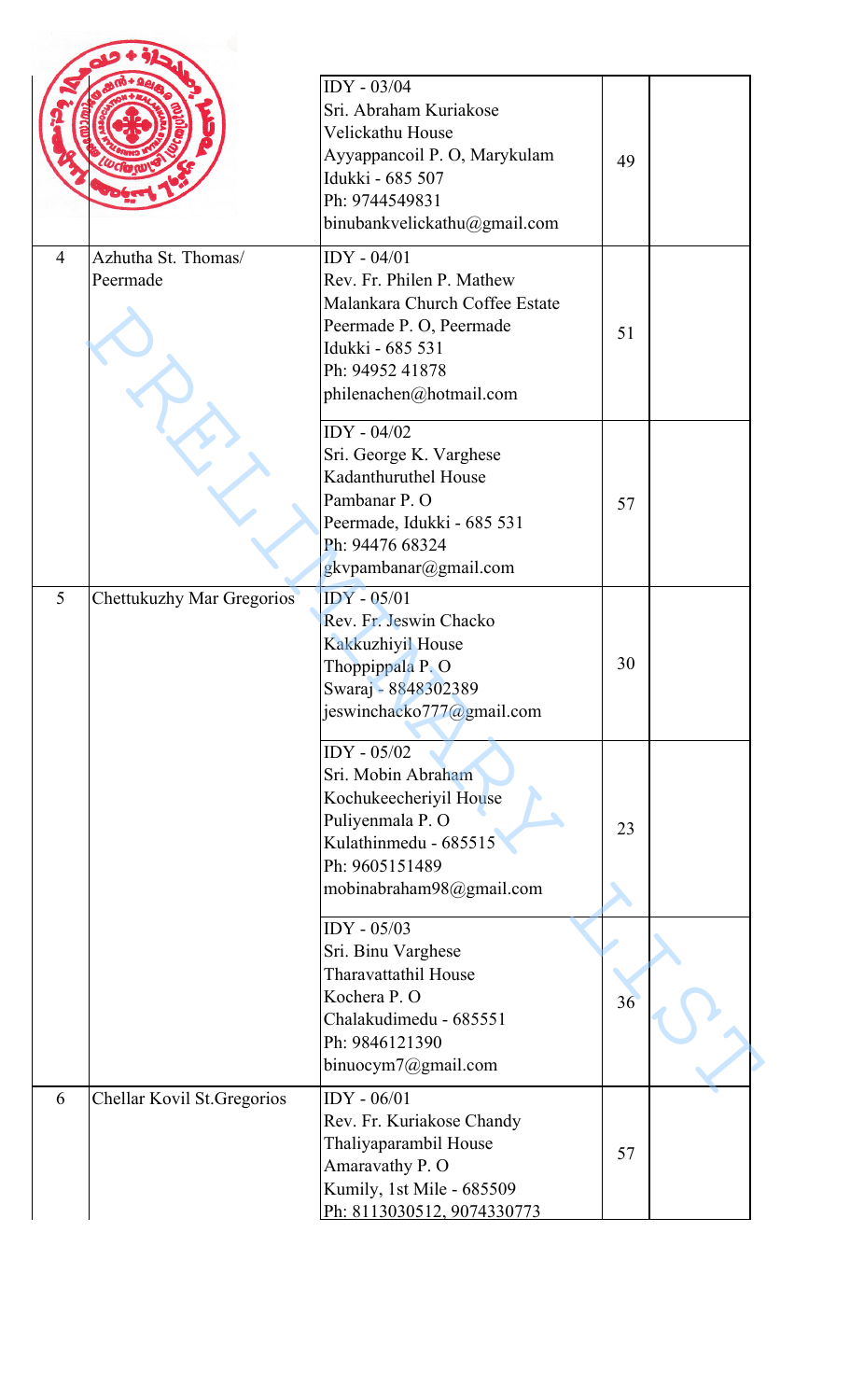|                |                       | IDY - 06/02<br>Sri. Joseph George<br>Mudakkanickal House<br>Chellar Covil P. O<br>1st Mile, chellarcovil - 685 512<br>Ph: 9847138679, 7907333044                                         | 55 |  |
|----------------|-----------------------|------------------------------------------------------------------------------------------------------------------------------------------------------------------------------------------|----|--|
|                |                       | $IDY - 06/03$<br>Sri. Mr. Joyan George<br>Kandathil House<br>Chellarcovil P. O<br>Idukki, Kerala - 685512<br>Ph: 9526797606<br>joyanjoan05@gmail.com                                     | 59 |  |
| $\overline{7}$ | Cumbummettu St.Mary's | IDY - 07/01<br>Rev. Fr. Jacob Varghese Erumedayil<br>St. Mary's Orthodox Church<br>Cumbummettu P. O<br>Thaankachankada<br>Idukki - 685 551<br>Ph: 9495355862<br>frjacoberumeda@gmail.com | 39 |  |
|                |                       | IDY - 07/02<br>Sri. P. V. Kurian<br>Panthanalil House<br>Cumbummettu P.O<br>Achakkada, Idukki - 685 551<br>Ph: 94468 63637                                                               |    |  |
|                |                       | IDY - 07/03<br>Sri. Saji Varkey<br>Thykkoottathil House<br>Cumbummettu P. O<br>Cumbummettu - 685 551<br>Ph: 9605596214                                                                   | 47 |  |
| 8              | Elappara St. Mary's   | IDY - 08/01<br>Rev. Fr. George P. John<br>Padinjattukara House<br>C/o Navarangu Flats<br>Panayakazhuppu Road<br>Nagampadam, Kottayam - 01<br>Ph: 9539114072<br>fr.shaji09@gmail.com      | 58 |  |
|                |                       | IDY - 08/02<br>Sri. E. J. Varghese<br>Elavumkal House<br>Kozhikkanam, Elappara P. O<br>Elappara - 685 501<br>Ph: 9744916101<br>vargheseej247@gmail.com                                   | 62 |  |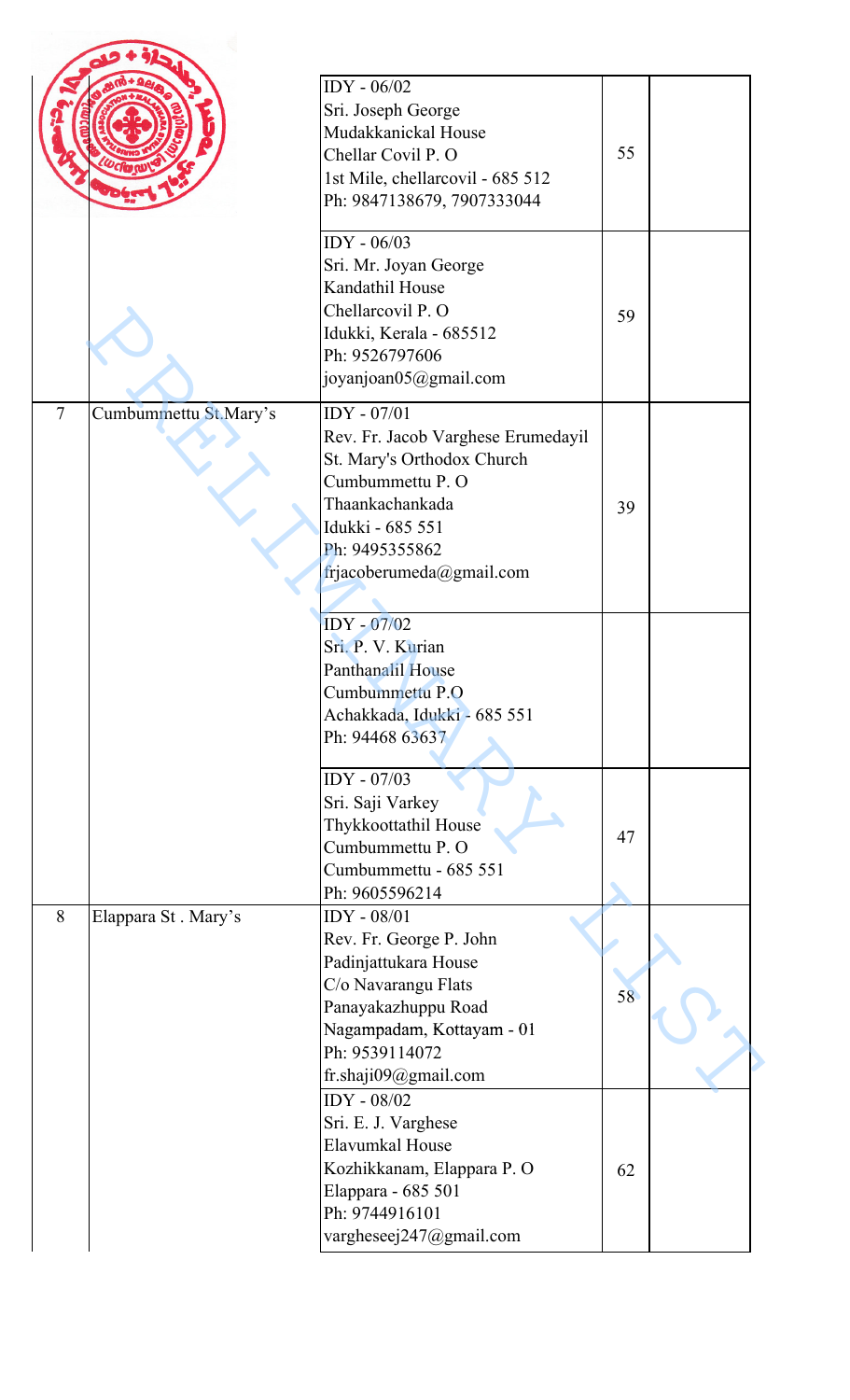|    |                       | IDY - 08/03<br>Sri. Maju P. George<br>Paingalil House<br>Elappara P. O<br>Elappara - 685 501<br>Ph: 94478 23133<br>majupgeorge35253@gmail.com            | 50 |                              |
|----|-----------------------|----------------------------------------------------------------------------------------------------------------------------------------------------------|----|------------------------------|
| 9  | Hailyburia St. Thomas | IDY - 09/01<br>Rev. Fr. Pious L. Jacob<br>Lahethu House<br>Ranni, Perunnad P. O<br>Pin - 689 711<br>Ph: 9544955226, 94976 14314<br>piousljacob@gmail.com | 33 |                              |
|    |                       | IDY - 09/02<br>Sri. A. C. Georgekutty<br>Alampallil House<br>Haileyburia P. O<br>Elappara - 685501<br>Ph: 94479 17699                                    | 54 |                              |
| 10 | Kanjikuzhy St. Thomas | IDY - 10/01<br>Rev. Fr. Kuriakose V. A<br>Valayil House<br>Karunapuram P.O<br>Kallar (via)<br>Idukki - 685 552<br>Ph: 97471 45722                        | 50 |                              |
|    |                       | IDY - $10/02$<br>Sri. Jithin Varghese<br>Vembumchirayil House<br>Kanjikuzhy P. O<br>Mazhuvadi, Ambalakavala<br>Idukki - 685 606<br>Ph: 9747271105        | 26 |                              |
| 11 | Kattapana St.Mary's   | IDY - 11/01<br>Rev. Fr. George Varghese<br>Thoombungal House<br>Chakkupallam P. O<br>Kumily - 685 509<br>Ph: 94951 25886<br>georgevarghesefr@gmail.com   | 55 |                              |
|    |                       | IDY - 11/02<br>Sri. Sajan George<br>Ushasil House<br>Kattappan P<br>Idukki - 685 508<br>Ph: 9447072505<br>kegeesiewellerv@gmail.com                      | 62 | M.C<br>Member<br>$2017 - 22$ |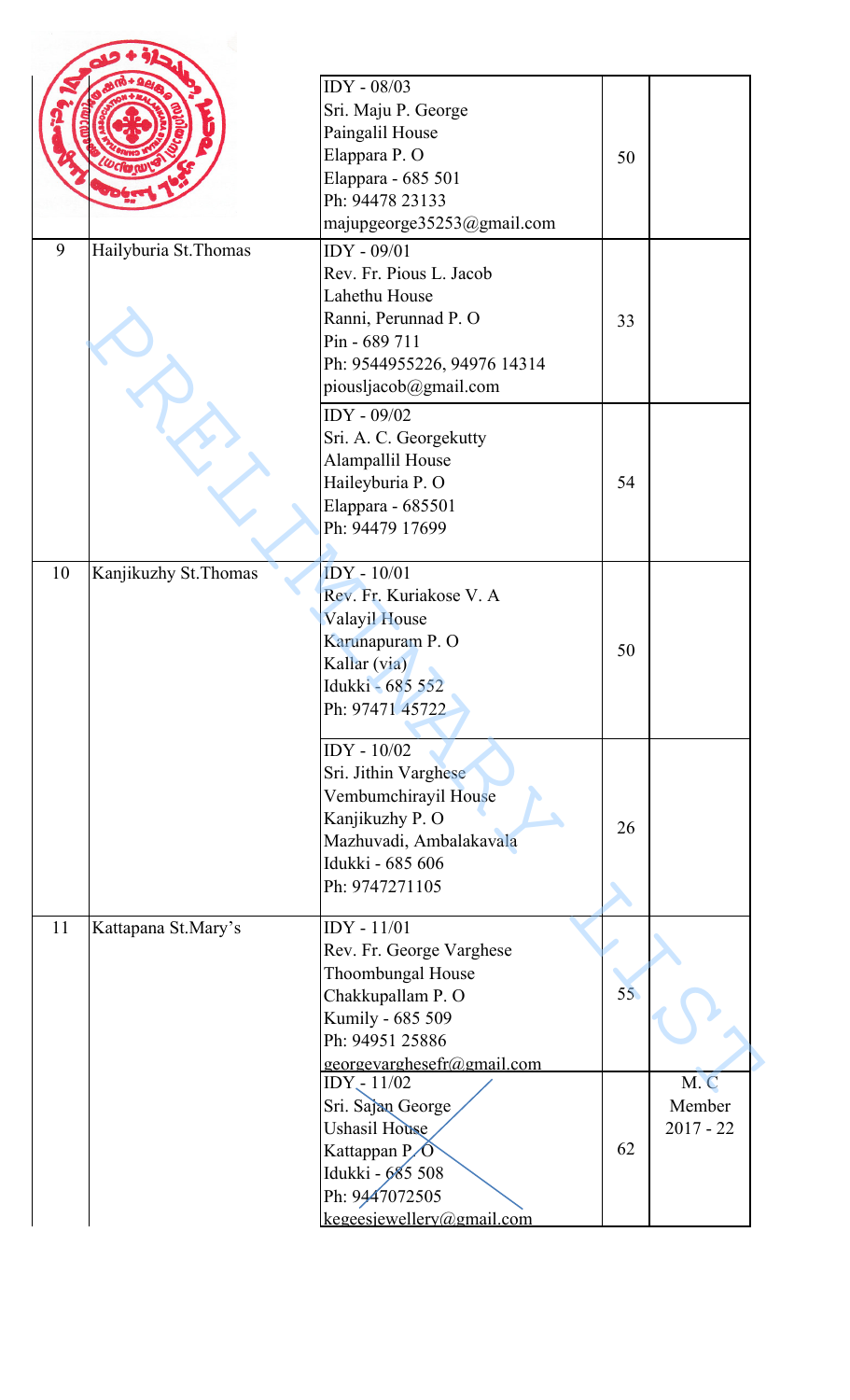|    |                                      | IDY - 11/03<br>Sri. Siju Thomas<br>Chakkummoottil House<br>Kochuthovala P. O<br>Kattappana - 685 514<br>Ph: 9400175894                                                      | 42 |  |
|----|--------------------------------------|-----------------------------------------------------------------------------------------------------------------------------------------------------------------------------|----|--|
|    |                                      | sijuchakkummoottil@gmail.com                                                                                                                                                |    |  |
| 12 | Karimban St.George                   | IDY - 12/01<br>Rev. Fr. Kuriakose Mathew<br>Karunattu House<br>Rajakandam P. O<br>Rajakandam, Idukki - 685 551<br>Ph: 9146090454, 9633426844<br>nithinkm02@gmail.com        | 27 |  |
|    |                                      | IDY - 12/02<br>Sri. Sijo Jose<br>Kurisinkal House<br>Manippara P.O<br>Karimpan - 685602<br>Ph: 9497828504                                                                   | 41 |  |
| 13 | Karunapuram Jerusalem<br>St.Thomas   |                                                                                                                                                                             |    |  |
| 14 | Kungiripetty St. Thomas<br>Cathedral | <b>IDY</b> - 14/01<br>V. Rev. Fr. A. V. Kurian Cor-<br>Episcopa<br>Alleckaparambil, Senapathy P. O<br>Senapathy, Idukki - 685619<br>Ph: 94957 63567<br>fravkurian@gmail.com | 60 |  |
|    |                                      | IDY - 14/02<br>Adv. Jem Korason<br>Koduvath House<br>Chakkupallam P. O<br>Idukki - 685 509<br>Ph: 9446746601<br>gemkorason@gmail.com<br>IDY - 14/03                         | 41 |  |
|    |                                      | Sri. M. K. Joseph<br>Makkel House<br>Anakkara P. O<br>Idukki - 685 512<br>Ph: 9447875728<br>mkjoseph@gmail.com                                                              | 55 |  |
|    |                                      | IDY - 14/04<br>Sri. Kurian Varghese<br>Anjilimoottil House<br>Anakkara P. O<br>Idukki - 685 512<br>Ph: 9446868264<br>kurianvarghese@gmail.com                               | 55 |  |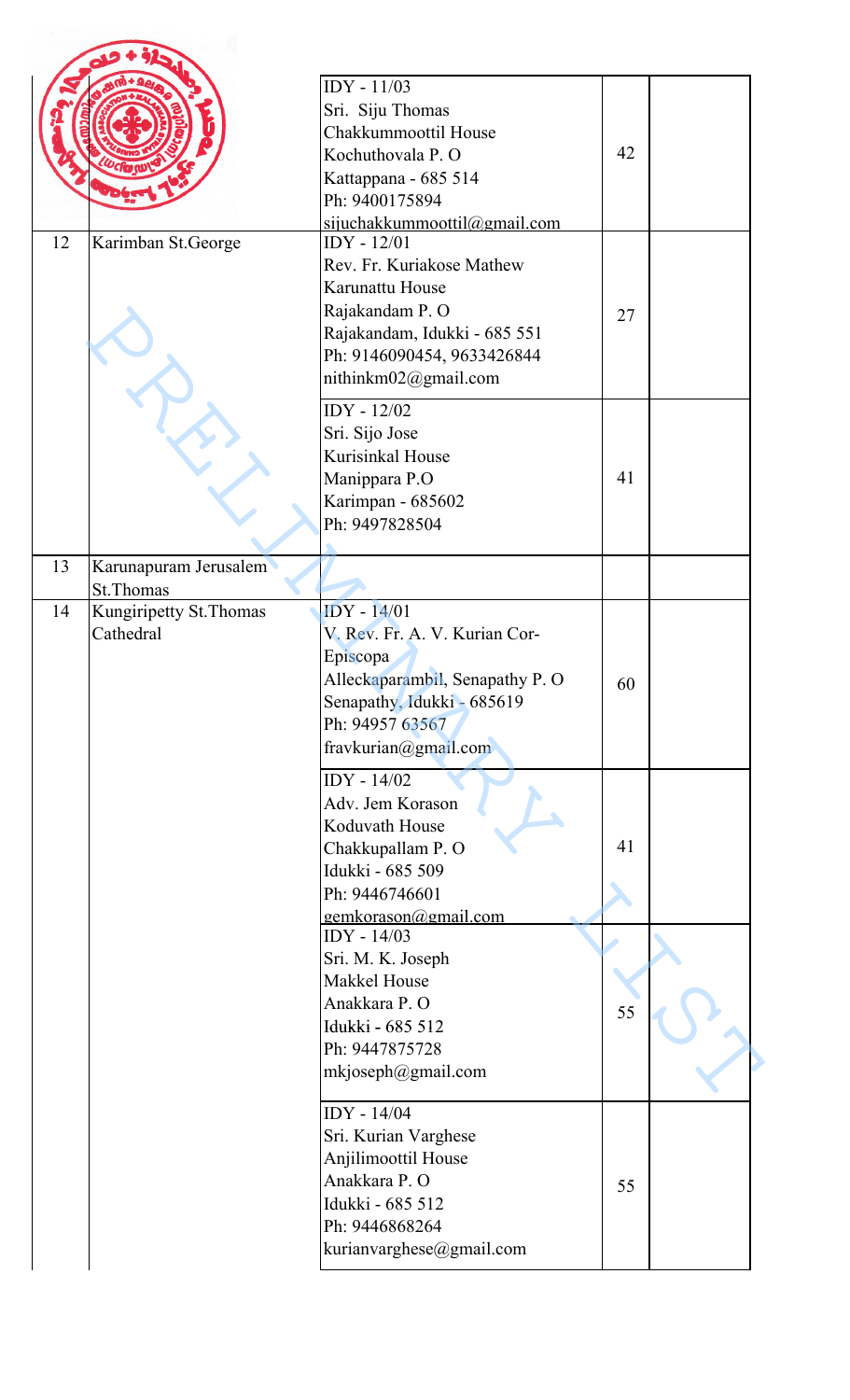|    |                          | IDY - 14/05<br>Sri. Biju Mathew                 |    |  |
|----|--------------------------|-------------------------------------------------|----|--|
|    |                          | Varayannoor House                               |    |  |
|    |                          | Chakkupallam P. O<br>Idukki - 685 509           | 52 |  |
|    |                          | Ph: 9961399709                                  |    |  |
|    |                          | bijumathew6399@gmail.com                        |    |  |
| 15 |                          | IDY - 15/01                                     |    |  |
|    | Kochara St.Mary's        | Rev. Fr. Kuriakose George                       |    |  |
|    |                          | Kunnettukarayil House                           |    |  |
|    |                          | Thoppippala P.O                                 | 29 |  |
|    |                          | Lambakkada - 685 511                            |    |  |
|    |                          | Ph: 8281811390                                  |    |  |
|    |                          | jobingeorge4500@gmail.com<br>IDY - 15/02        |    |  |
|    |                          | Sri. V. A. Abraham                              |    |  |
|    |                          | Vengammoottil House                             | 67 |  |
|    |                          | Kochara P. O                                    |    |  |
|    |                          | Vandanmedu - 685 551                            |    |  |
|    |                          | Ph: 9744592376<br>IDY - 15/03                   |    |  |
|    |                          | Sri. Nithin Thomas                              |    |  |
|    |                          | Vazhapparambil House                            |    |  |
|    |                          | Kochara P.O                                     | 25 |  |
|    |                          | Vandanmedu - 685 551                            |    |  |
|    |                          | Ph: 7558869099                                  |    |  |
| 16 | Kodikuthy St. Dionisious | $IDY - 16/01$                                   |    |  |
|    |                          | Rev. Fr. Soman Varghese<br>Puthenpurackal House |    |  |
|    |                          | Puthenpeedika, Omalloor P. O                    | 56 |  |
|    |                          | Pathanamthitta - 689 647                        |    |  |
|    |                          | Ph: 9447007698                                  |    |  |
|    |                          | frsoman@gmail.com<br>$IDY - 16/02$              |    |  |
|    |                          | Sri. T. G. Saji                                 |    |  |
|    |                          | Thadikkoottil House                             |    |  |
|    |                          | Peruvanthanam P. O                              | 47 |  |
|    |                          | Kodikuthy - 685 532                             |    |  |
|    |                          | Ph: 9562918619                                  |    |  |
| 17 | Mundiyeruma St.Mary's    | IDY - 17/01                                     |    |  |
|    |                          | Rev. Fr. Mathew John                            |    |  |
|    |                          | Puthoor Vattom Kandathil House                  |    |  |
|    |                          | Nariyampara P.O                                 | 50 |  |
|    |                          | Kattappana - 685 511                            |    |  |
|    |                          | Ph: 94478 23195                                 |    |  |
|    |                          | bijijohn2006@gmail.com                          |    |  |
|    |                          | IDY - 17/02                                     |    |  |
|    |                          | Sri. Anthrayose K. M                            |    |  |
|    |                          | Karyakulam                                      |    |  |
|    |                          | Chottupara P.O<br>K. P. Colony - 685552         | 70 |  |
|    |                          | Ph: 9447611834                                  |    |  |
|    |                          | anthrayosekm@gmail.com                          |    |  |
|    |                          |                                                 |    |  |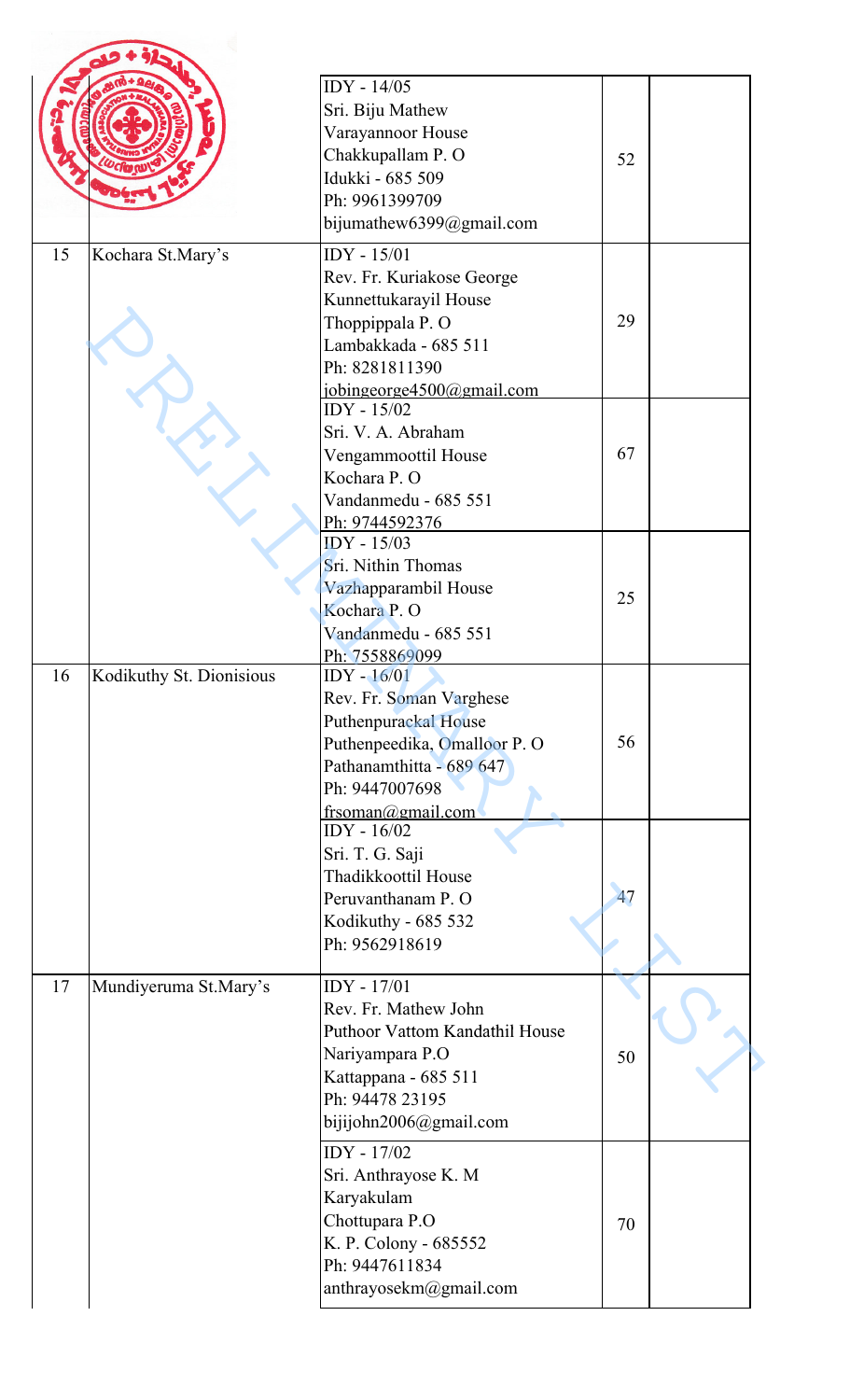|    |                       | IDY - 17/03<br>Dr. Ajesh T. P<br>Thacheyil House<br>Kallar P.O<br>Mundiyeruma - 685 552<br>Ph: 9446214715<br>ajeshphilip@gmail.com                                                   | 40 |  |
|----|-----------------------|--------------------------------------------------------------------------------------------------------------------------------------------------------------------------------------|----|--|
|    |                       | IDY - 17/04<br>Sri. Korah Joseph<br>Vandanathuvayalil House<br>Chottupara P.O<br>Chottupara - 685552<br>Ph: 9747785830<br>kuriakosevj7@gmail.com                                     | 59 |  |
| 18 | Nariyampara St.Mary's | IDY - 18/01<br>Rev. Fr. P. M. Thomas<br><b>Pulickal House</b><br>Nettithozhu P.O<br>Idukki - 685 551<br>Ph: 9961148237<br>frpmthomaspulickal@gmaill.com                              | 53 |  |
|    |                       | <b>IDY</b> - 18/02<br>Sri. George Jacob<br>Kocheril House<br>Nariyampara P.O<br>Kattappana, Idukki - 685 511<br>Ph: 9447065163<br>georgejacobcocheril@gmail.com                      | 45 |  |
|    |                       | IDY - 18/03<br>Sri. P. C. Thomas<br>Peediyekal House<br>Nariyampara P.O<br>Kanchiyar, Idukki - 685 511<br>Ph: 9605605655<br>pct06968@gmail.com                                       | 50 |  |
| 19 | Nedumkandom St.Mary's | IDY - 19/01<br>Rev. Fr. Jacob Markose<br>Kochuvelil House<br>Compayar P. O<br>Nedumkandam - 685 553                                                                                  | 45 |  |
|    |                       | Ph: 9961692639<br>IDY - 19/02<br>Sri. Varghese K. V<br>Kooranpuliyappallil House<br>Nedumkandam P. O<br>Nedumkandam<br>Idukki - 685 553<br>Ph: 94475 12415<br>varghesekv99@gmail.com | 61 |  |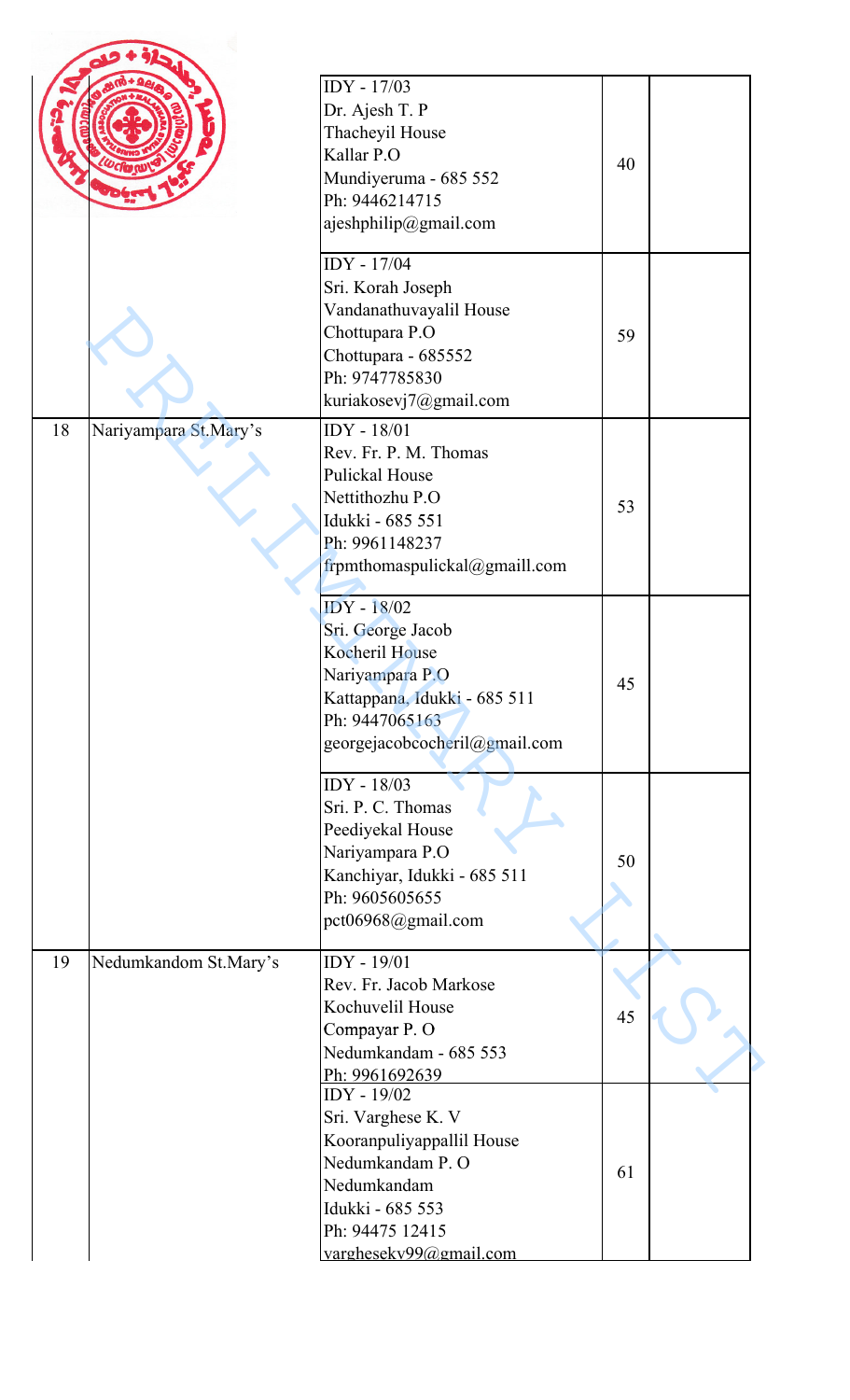|    |                                             | IDY - 19/03<br>Sri. V. A. Thomas<br>Vellikunnel Karikkedath House<br>Nedumkandam P. O<br>Idukki - 685 553<br>Ph: 9447526082, 9207026082<br>vatndkm@gmail.com | 72 |  |
|----|---------------------------------------------|--------------------------------------------------------------------------------------------------------------------------------------------------------------|----|--|
| 20 | Nettithozhu Thabor St.George<br>Valiyapally | $IDY - 20/01$<br>V. Rev. K. T. Jacob Cor-Episcopa<br>Kadhalikadu House<br>Ayyappankovil P. O<br>Mattukkatta - 685 507<br>frktjacob@yahoo.co.in               | 63 |  |
|    |                                             | IDY - 20/02<br>Sri. K. M. John<br>Chazhivalathu House<br>Puttady P. O<br>Idukki - 685 551<br>Ph: 9446135994<br>sabuchazhivalath@gmail.com                    | 60 |  |
|    |                                             | <b>IDY</b> - 20/03<br>Sri. Jayan Kuruvilla<br>Vattamala Veedu<br>Nettithozhu P. O<br>Idukki - 685 551<br>Ph: 9497021168                                      | 51 |  |
|    |                                             | IDY - 20/04<br>Sri. Shibu Philipose<br>Ambattu House<br>Nettithozhu P. O<br>Idukki - 685 551<br>Ph: 9746172400<br>bhavachithrace@gmail.com                   | 42 |  |
|    |                                             | IDY - 20/05<br>Sri. P. V. Markose<br><b>Puthusseril House</b><br>Nettithozhu P. O<br>Idukki - 685 551<br>Ph: 9544967104                                      | 63 |  |
| 21 | Pallikunnu St.George                        | $IDY - 21/01$<br>Rev. Fr. Jobin Varghese<br>Manager, Old Seminary<br>P. B. No: 98, Chungam<br>Kottayam - 01<br>Ph: 9562228457<br>jobinplatharayil@gmail.com  | 31 |  |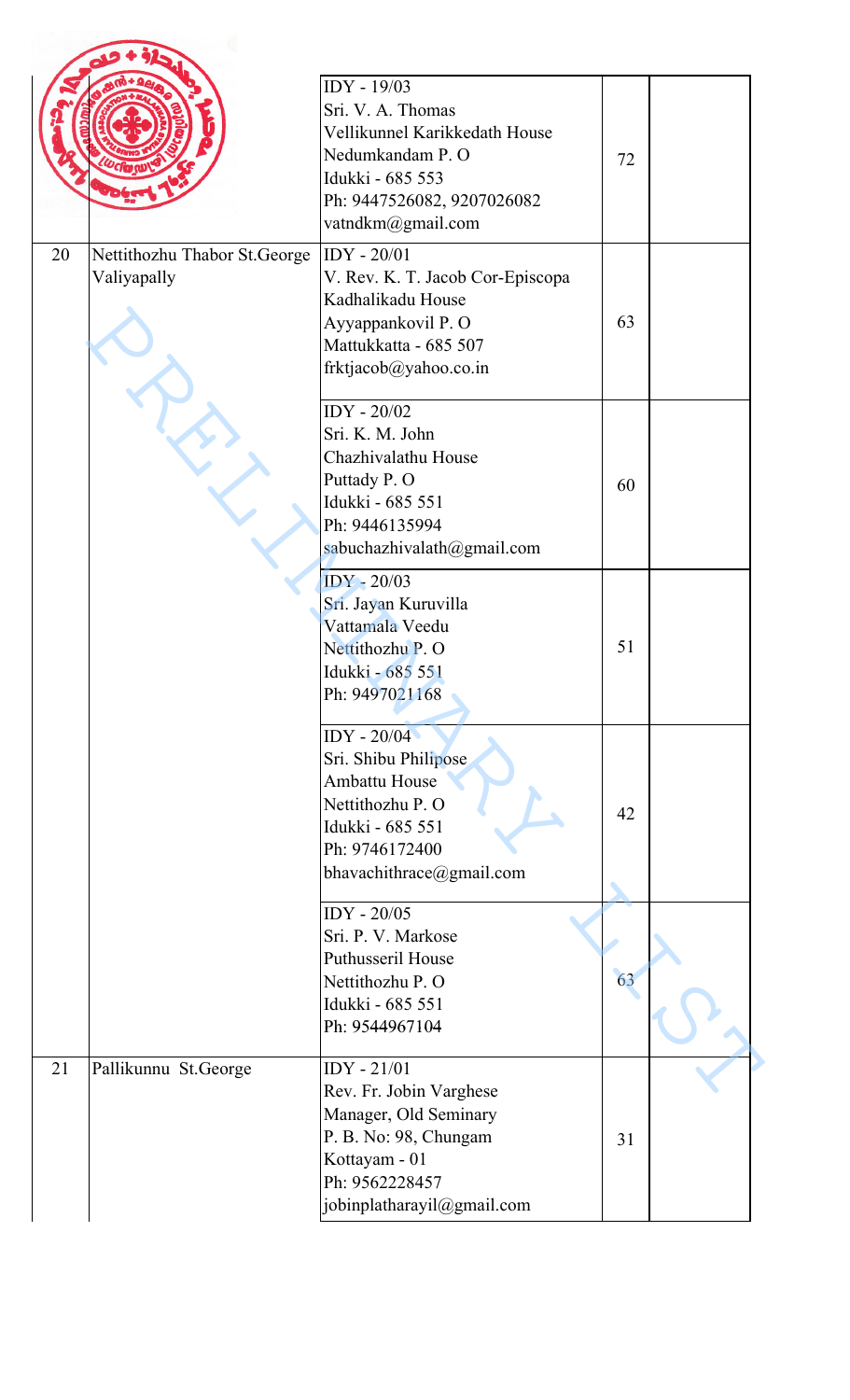|    |                        | $IDY - 21/02$<br>Sri. Varghese G<br>Vettuvelil House<br>Pothupara, Pallikunnu P. O<br>Peermade, Idukki - 685 531<br>Ph: 9447064969                                   | 55 |  |
|----|------------------------|----------------------------------------------------------------------------------------------------------------------------------------------------------------------|----|--|
| 22 | Puliyanmala St.Mary's  | $IDY - 22/01$<br>Rev. Fr. Stephanos Benjamin<br>Plamoottil House<br>Kuzhikandom, Kumily P. O<br>Chelimada, Idukki - 685 509<br>Ph: 7907611845<br>dinuben00@gmail.com | 29 |  |
|    |                        | IDY - 22/02<br>Sri. T. M. Abraham<br>Tharayil House<br>Puliyenmala P. O<br>Puliyenmala, Kattappana, Idukki                                                           |    |  |
| 23 | Pampanar Mar Gregorios | $IDY - 23/01$<br>Rev. Fr. Varghese P. C<br>Punchaichirayil House<br>Pandankary P.O<br>Edathua                                                                        | 38 |  |
|    |                        | <b>IDY</b> - 23/02<br>Sri. Reji Mathew<br>Anchupankil House<br>Pampanar P.O<br>Peermade                                                                              | 48 |  |
| 24 | Pullikkanam St.Peter's | $IDY - 24/01$<br>Rev. Fr. Thomas Varghese<br><b>Oulamackal House</b><br>Rajakandom P. O<br>Rajakandom, Idukki - 685 551<br>Ph: 7306288403, 8606146971                | 28 |  |
|    |                        | $IDY - 24/02$<br>Sri. P. J. Thomas<br>Puthoorvattamkandathil House<br>Pullikkanam P. O<br>Vagamon, Idukki - 685 503<br>Ph: 8281996004                                | 57 |  |
| 25 | Puttady St.Mary's      | $IDY - 25/01$<br>Rev. Fr. Mahesh Paul<br>St. Mary's Orthodox Church, Puttady,<br>Puttady P.O<br>Idukki - 685 551                                                     | 43 |  |
|    |                        | IDY - 25/02<br>Sri. T. J. Varghese<br>Thumpayil House<br>Puttady P.O<br><u>Idukki - 685551</u>                                                                       | 59 |  |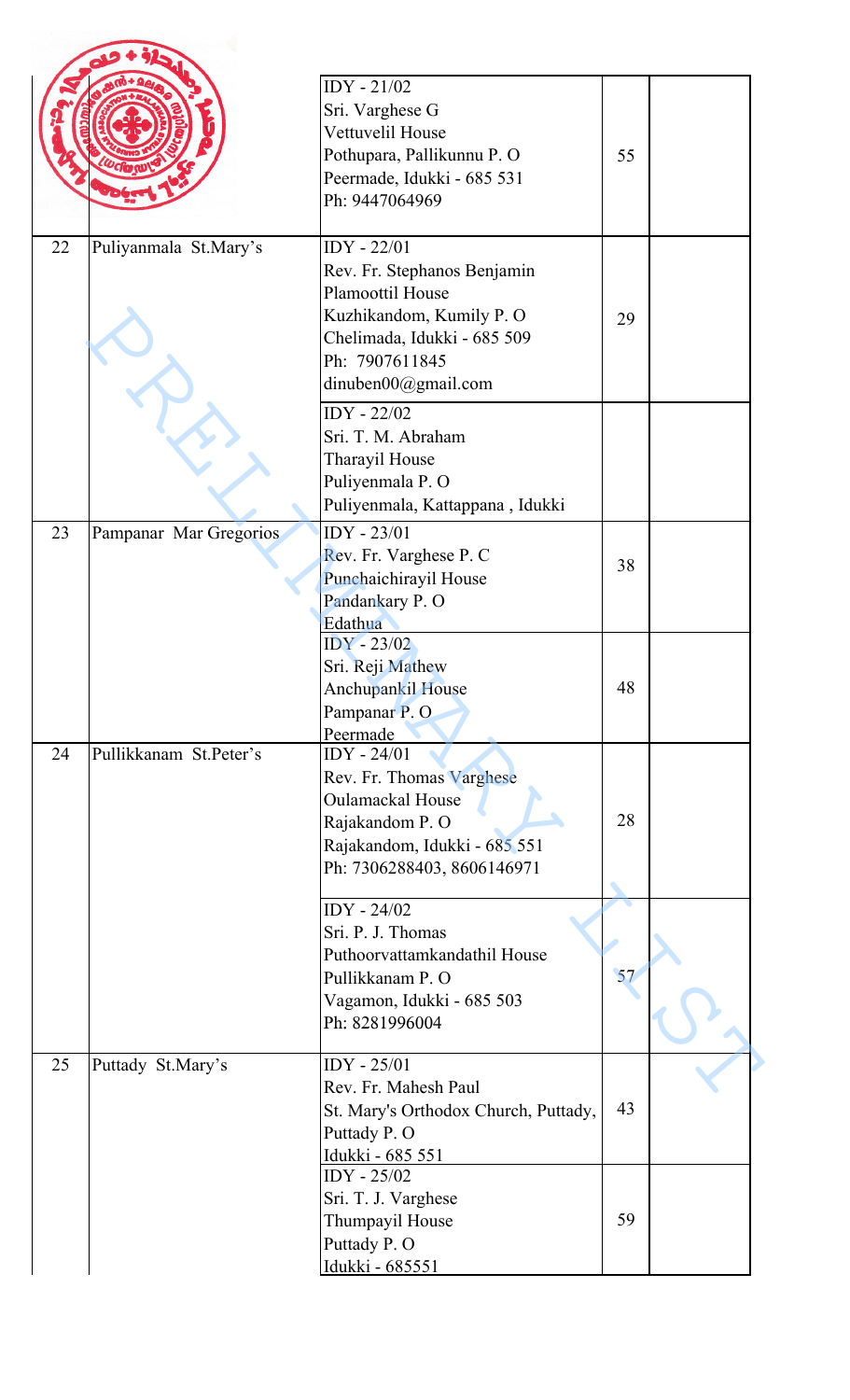|    |                                   | IDY - 25/03<br>Sri.Subin Varghese<br>Chakkummoottil House<br>Puttady P.O, Puttad                                                                             | 41 |                          |
|----|-----------------------------------|--------------------------------------------------------------------------------------------------------------------------------------------------------------|----|--------------------------|
| 26 | Santigram St.Mary's               | Idukki - 685 551<br>$IDY - 26/01$<br>Rev. Fr. Biju Andrews<br>Plackiyil House<br>Cumbummettu P.O<br>Idukki - 685 551<br>Ph: 9447400336                       | 51 |                          |
|    |                                   | IDY - 26/02<br>Sri. P. M. Varghese<br>Polickal House<br>Santhigram P.O<br>Idukki - 685514<br>Ph: 7042735385                                                  | 58 |                          |
| 27 | Thekkady St.George<br>Valiyapally | IDY - 27/01<br>V. Rev. N. P. Elias Cor-Episcopa<br>Chennenkunnel<br>Kochara P.O<br>Chettukuzy, Idákki - 685 551<br>Ph: 9446224569<br>mgmchettukuzhy@yahoo.in | 60 | M.C<br>Member<br>2017-22 |
|    |                                   | <b>IDY</b> - 27/02<br>Sri. Philip Kuriakose<br>Kuriannoor House<br>Kumily P.O<br>Idukki - 685509<br>Ph: 94478 27673<br>philipskuriakose@gmail.com            | 49 |                          |
|    |                                   | IDY - 27/03<br>Sri. Mathew Skariah<br>Parathanathu House<br>Attappallam P. O<br>Kumily, Idukki - 685509<br>Ph: 9961406846                                    | 55 |                          |
|    |                                   | IDY - 27/04<br>Sri. P. M. Babu<br>Parathanathu House<br>Kumily P.O, 1st mile<br>Idukki - 685 509<br>Ph: 9447065667                                           | 59 |                          |
| 28 | Thankamony Mar Gregorios          | IDY - 28/01<br>Rev. Fr. Siby Kurian<br>Mulamthanam House<br>Puttady P.O<br>Idukki - 685 551<br>Ph: 7907072618                                                | 53 |                          |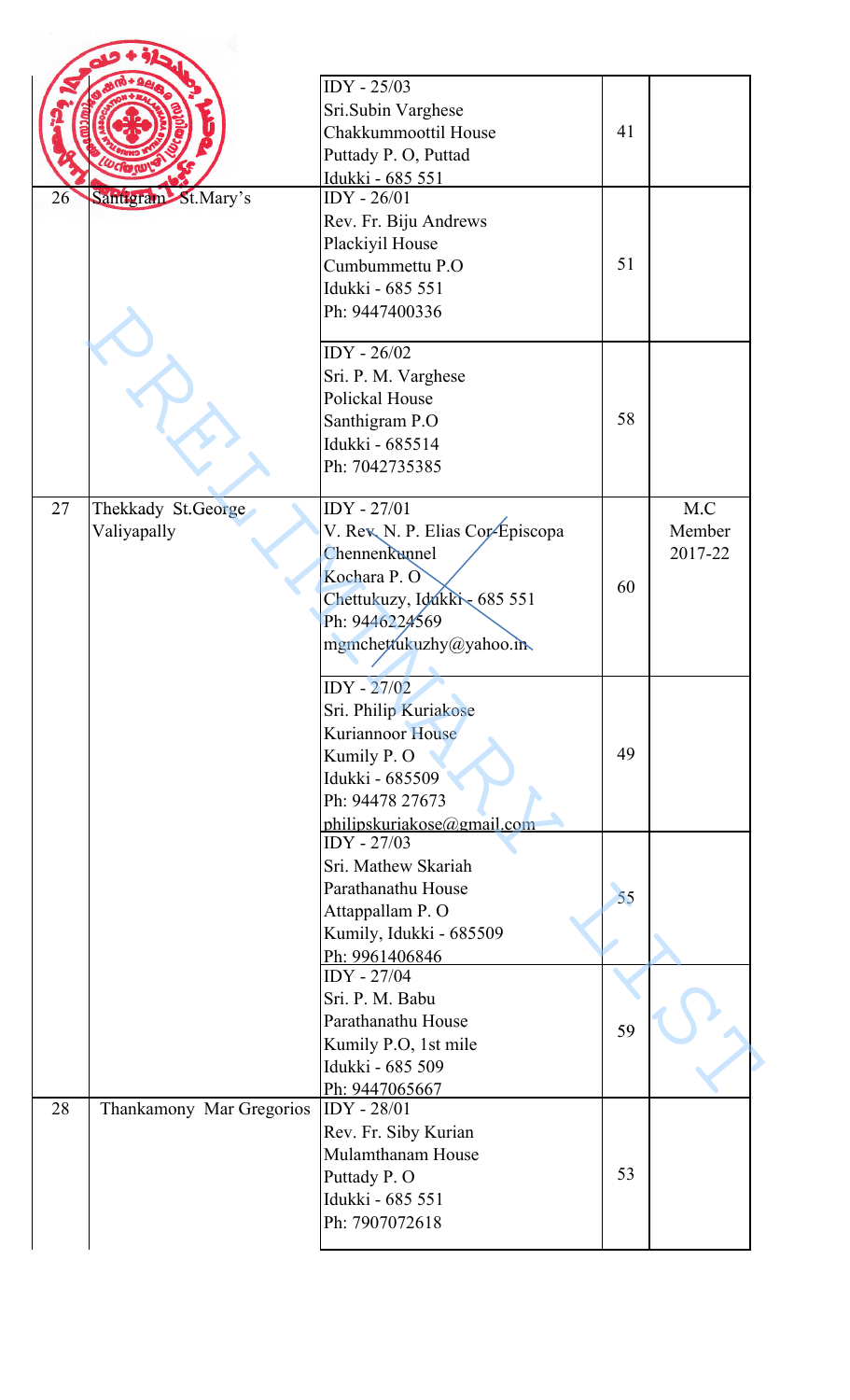|    |                         | IDY - 28/02                    |    |  |
|----|-------------------------|--------------------------------|----|--|
|    |                         | Sri. C. V. Thomas              |    |  |
|    |                         | Challakuzhikkal House          | 55 |  |
|    |                         | Idinjamala P. O                |    |  |
|    |                         | Idinjamala - 685 514           |    |  |
|    |                         | Ph: 9400626187                 |    |  |
| 29 | Upputhara St. Thomas    | IDY - 29/01                    |    |  |
|    |                         | Rev. Fr. Sajo Mathew           |    |  |
|    |                         | Thandasseril House             |    |  |
|    |                         | Payyanmon P.O                  | 36 |  |
|    |                         | Konni - 689692                 |    |  |
|    |                         | Ph: 9495325878                 |    |  |
|    |                         | joshuakonnappara@gmail.com     |    |  |
|    |                         | IDY - 29/02                    |    |  |
|    |                         | Sri. Jenson K. John            |    |  |
|    |                         | Kinattukarayil House           |    |  |
|    |                         | Mattuthavalam P.O              | 30 |  |
|    |                         | Upputhara - 685505             |    |  |
|    |                         | Ph: 9447612078                 |    |  |
|    |                         | instaassociates21@gmail.com    |    |  |
| 30 | Uppukunnu St.Mary's     | IDY - 30/01                    |    |  |
|    |                         | Rev. Fr. P. M. John            |    |  |
|    |                         | Poikayil House                 |    |  |
|    |                         | Erattayar P. O                 | 51 |  |
|    |                         | Erattayar, Idukki - 685 514    |    |  |
|    |                         | Ph: 9447734919                 |    |  |
|    |                         | frpmjohnpoikayil@gmail.com     |    |  |
|    |                         | $IDY - 30/02$                  |    |  |
|    |                         | Sri. Joseph Varghese           |    |  |
|    |                         | Kalarikkaleth House            |    |  |
|    |                         | Moolakkadu P. O, Pin - 685 595 | 54 |  |
|    |                         | Ph: 94960 74605                |    |  |
|    |                         | joseph9496074605@gmail.com     |    |  |
| 31 | Thengakallu St.George   | $IDY - 31/01$                  |    |  |
|    |                         | Rev. Fr. T. C. Mathai          |    |  |
|    |                         | <b>Thottathil House</b>        |    |  |
|    |                         | Anakkara P. O                  | 52 |  |
|    |                         | Idukki                         |    |  |
|    |                         | Ph: 9447980821                 |    |  |
|    |                         | frshajithottathil@gmail.com    |    |  |
|    |                         | $IDY - 31/02$                  |    |  |
|    |                         | Sri. Mathew James              |    |  |
|    |                         | <b>Ennackal House</b>          |    |  |
|    |                         | Shanthipalam, K. Chappathu P.O | 44 |  |
|    |                         | Idukki - 685 505               |    |  |
|    |                         | Ph: 9961105508                 |    |  |
|    |                         | mathewennackal@gmail.com       |    |  |
| 32 | Valiyathovala St.Mary's | IDY - 32/01                    |    |  |
|    |                         | Rev. Fr. Prakash K. Kuriakose  |    |  |
|    |                         | Parathanattu House             |    |  |
|    |                         | Mattuthavalam P.O              |    |  |
|    |                         | Upputhara - 685505             | 56 |  |
|    |                         | Ph: 9605955764                 |    |  |
|    |                         | policeachan@gmail.com          |    |  |
|    |                         |                                |    |  |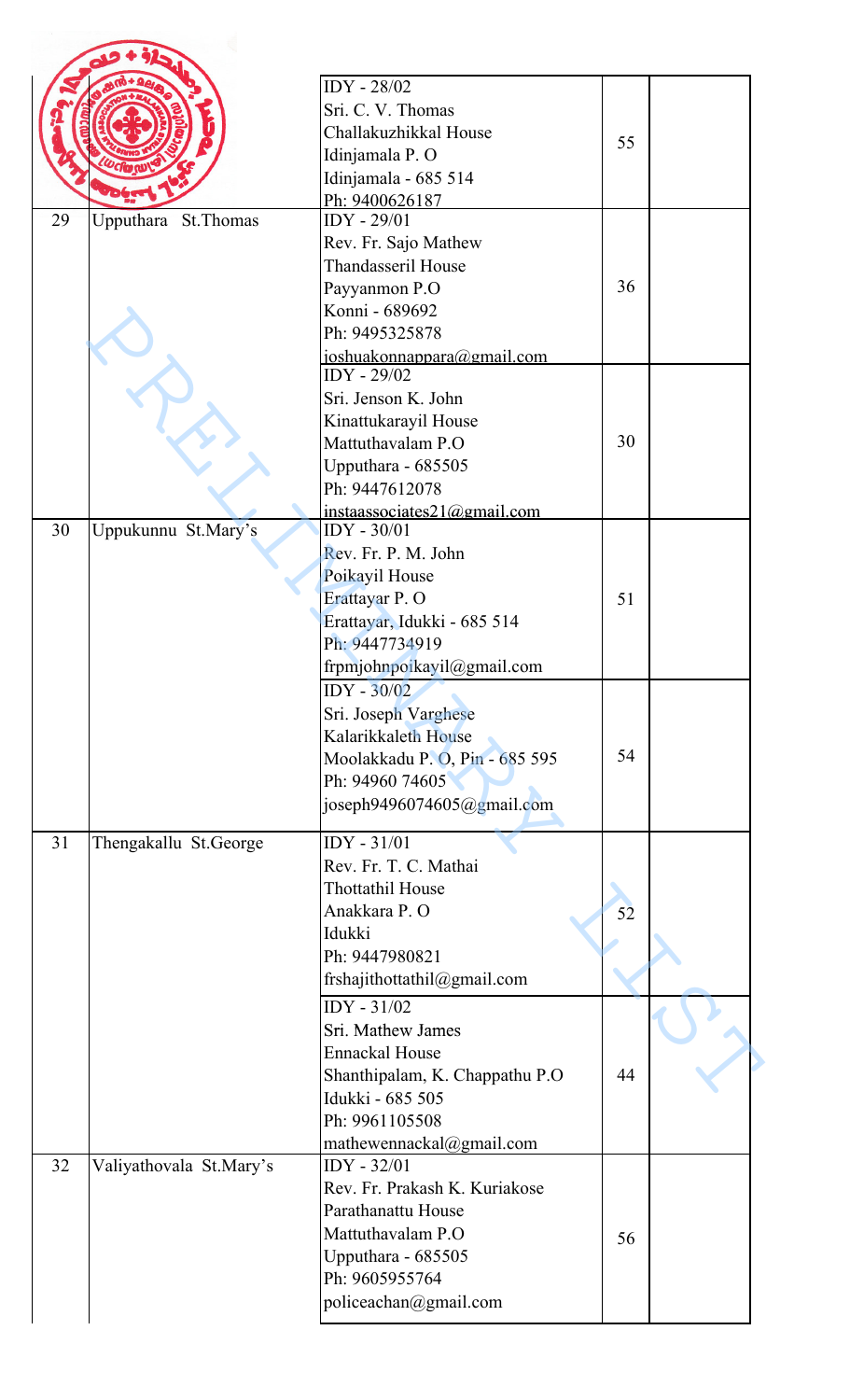|    |                        | IDY - 32/02                   |    |  |
|----|------------------------|-------------------------------|----|--|
|    |                        | Sri. Binoy Scaria             |    |  |
|    |                        | Kulangara House               |    |  |
|    |                        | Valiyathovala P.O             | 45 |  |
|    |                        | Idukki - 685514               |    |  |
|    |                        | Ph: 9447989042                |    |  |
|    |                        | binoy101075@gmail.com         |    |  |
| 33 | Vandiperiyar St.Mary's | IDY - 33/01                   |    |  |
|    |                        | Rev. Fr. Kuriakose Varghese   |    |  |
|    |                        | Maveli Thundiyil, Nellalapara |    |  |
|    |                        | Thoppippala P. O, Swaraj      | 53 |  |
|    |                        | Idukki                        |    |  |
|    |                        | frsajikvarghese@gmail.com     |    |  |
|    |                        | IDY - 33/02                   |    |  |
|    |                        | Sri. Shaji Painadathu         |    |  |
|    |                        | Painadathu House              |    |  |
|    |                        | Valardi, Vandiperiyar P. O    | 47 |  |
|    |                        | Idukki - 685 533              |    |  |
|    |                        | pynadath123@gmail.com         |    |  |
|    |                        |                               |    |  |
|    |                        | <b>IDY</b> - 33/03            |    |  |
|    |                        | Sri. Jose Varghese            |    |  |
|    |                        | <b>Thenalil Veedu</b>         |    |  |
|    |                        | Ambadi Kavala                 | 36 |  |
|    |                        | Kumily, Idukki                |    |  |
|    |                        | Ph: 9847771088                |    |  |
|    |                        | jjosevarghese2@gmail.com      |    |  |
| 34 | Vazhavara St.Mary's    | $IDY - 34/01$                 |    |  |
|    |                        | Rev. Fr. Aby Varghese         |    |  |
|    |                        | Pulluvellikakathu House       |    |  |
|    |                        | Peruvanthanam P.O             | 30 |  |
|    |                        | Kodikuthy                     |    |  |
|    |                        | Idukki - 685 532              |    |  |
|    |                        | Ph: 8848986542, 9947993230    |    |  |
|    |                        | abyvarghese16@gmail.com       |    |  |
|    |                        | IDY - 34/02                   |    |  |
|    |                        | Sri. Manu Babu                |    |  |
|    |                        | Vembinchira House             |    |  |
|    |                        | Vazhavar P.O                  | 28 |  |
|    |                        | Nirmala City                  |    |  |
|    |                        | Idukki - 685515               |    |  |
|    |                        | Ph: 94973 71701               |    |  |
|    |                        | manubabu42@gmail.com          |    |  |
| 35 | Vandenmedu St. Thomas  | $IDY - 35/01$                 |    |  |
|    |                        | Rev. Fr. Jacob Scaria         |    |  |
|    |                        | Anikuttiyil House             | 28 |  |
|    |                        | Kochera P. O                  |    |  |
|    |                        | Kochera, Idukki - 685 551     |    |  |
|    |                        | $IDY - 35/02$                 |    |  |
|    |                        | Sri. A. M. Philippose         |    |  |
|    |                        | Angayil House                 | 69 |  |
|    |                        | Pambupara P.O                 |    |  |
|    |                        | Vandanmedu, Idukki - 685 551  |    |  |